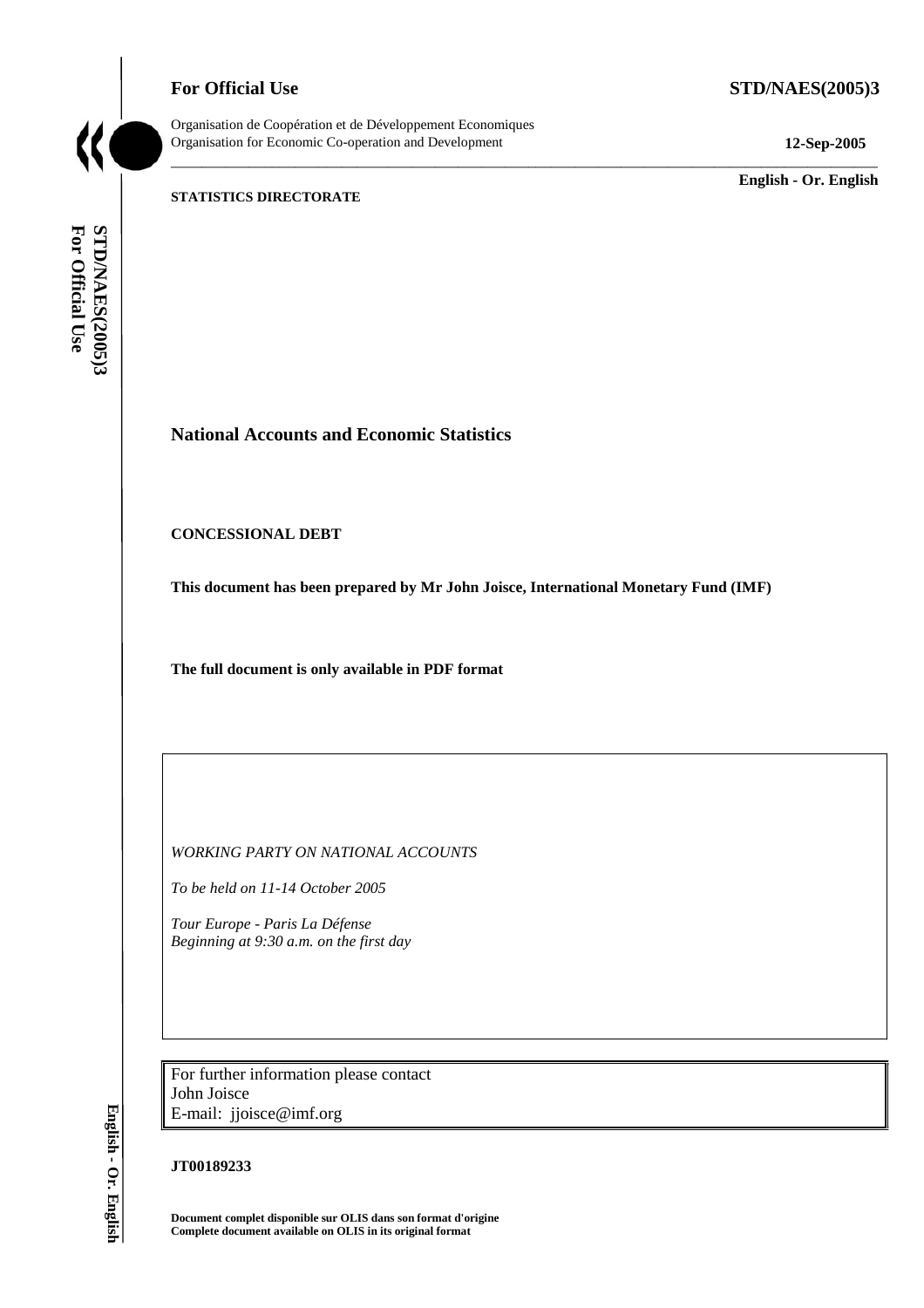STD/NAES(2005)3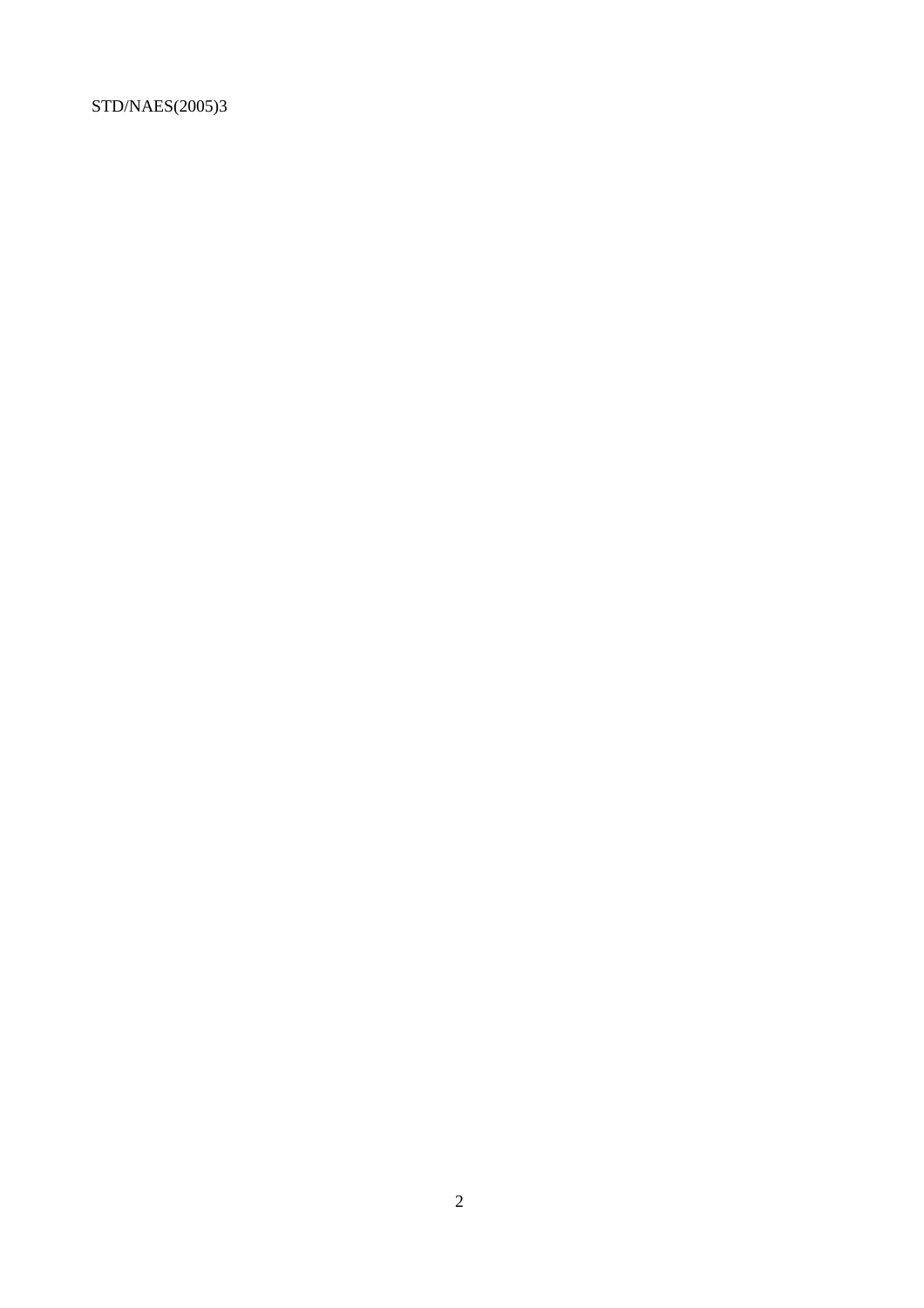# **BOPCOM-05/12**

**Eighteenth Meeting of the IMF Committee on Balance of Payments Statistics Washington, D.C., June 27–July 1, 2005** 

**\_\_\_\_\_\_\_\_\_\_\_\_\_\_\_\_\_\_\_\_\_\_\_\_\_\_\_\_\_\_\_\_\_\_\_\_\_\_\_\_\_\_\_\_\_\_\_\_\_\_\_\_\_\_\_\_\_\_\_\_\_\_\_\_\_\_\_\_\_\_\_\_\_\_\_**

**Concessional Debt** 

**Prepared by the Statistics Department International Monetary Fund**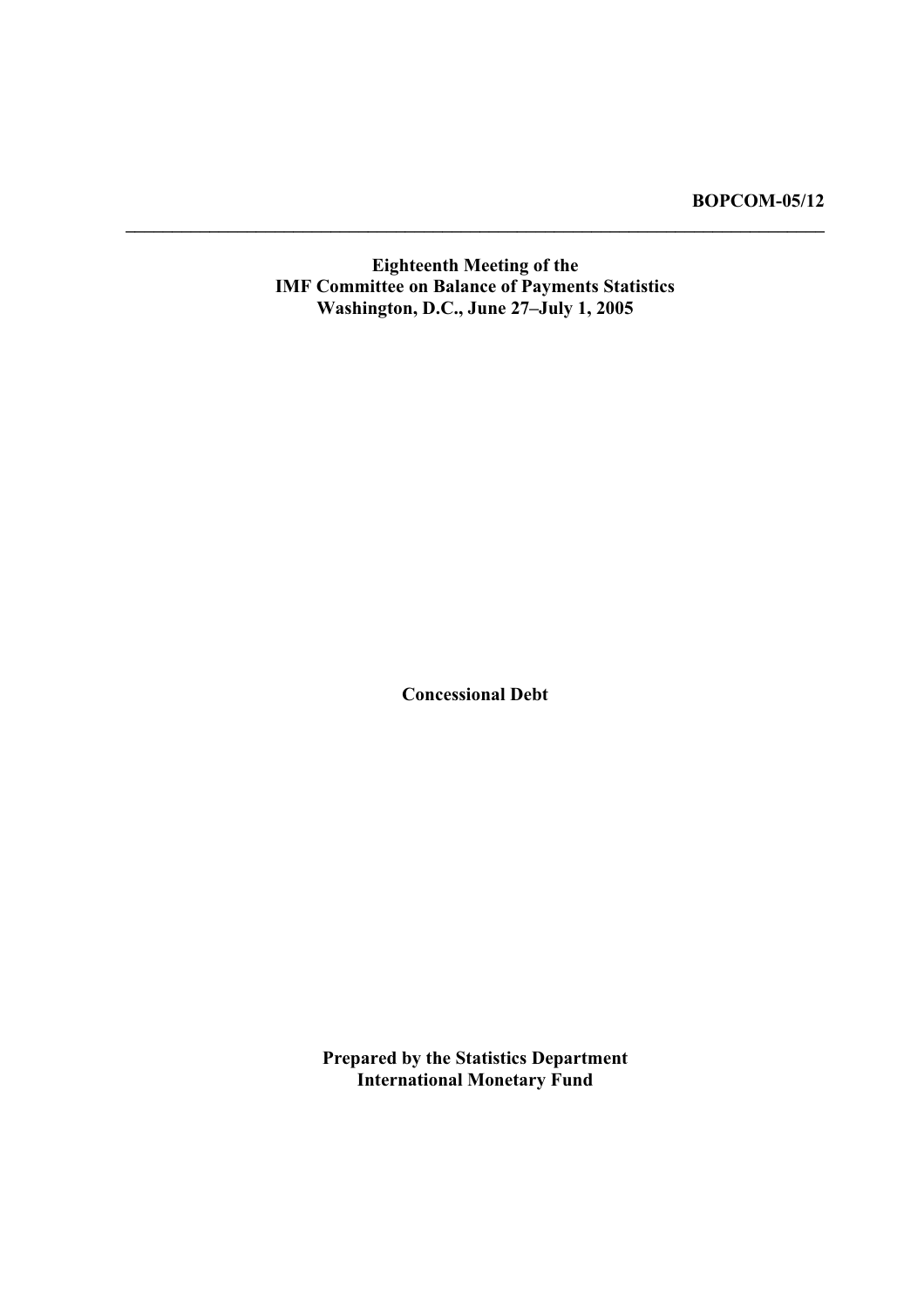# **BALANCE OF PAYMENTS TECHNICAL EXPERT GROUP (BOPTEG)**

# **OUTCOME PAPER (BOPTEG) # 29**

# **JANUARY 2005**

#### (1) Topic: **Concessional Debt**

(2) Issues – see BOPTEG Issues Paper # 29

3) Recommendations:

(i) It was agreed that the general principle should be that the concessional element of a debt should be recognized as a current transfer and the interest payable be adjusted upwards by the same amount.

(ii) It was recognized that there were no clear definition for concessional loans, but the existing guidance in the *Debt Guide* and features such as an intention to convey a benefit, and occurrence in a noncommercial setting (usually government-to-government) could be mentioned.

(iii) If loans continue to be expressed at nominal value as the primary valuation, as endorsed by the IMF Committee on Balance of Payments Statistics, the concessional element would be shown as an ongoing current transfer. The transfer would be measured as the difference between the actual rate and market rate for loans to borrowers of similar creditworthiness under similar loan conditions. It was noted that this principle was to measure the size of the transfer. (As discussed at (ii) above, that the intention of BOPTEG was not that any loan at apparently less than usual rates would be treated as concessional but rather that only loans as defined in (ii) above, should be eligible.) It was recognized that a fair valuation basis for loans would raise more complex valuation and allocation issues.

(iv) The desirability of bilateral cooperation between compilers in the two affected economies was emphasized to maximize consistency in identification and measurement.

(v) For the quantification of the transfer element and interest:

- Some members considered that the transfer element and interest for fixed-rate loans could be determined from market-equivalent interest rates at the time of inception. That is, subsequent changes in interest rates and borrower creditworthiness would not affect the value of the transfer. (The possibility that interest rate and creditworthiness could change so much that the loan was no longer concessional was discussed, but the problem was considered to be hypothetical in that such loans might well be renegotiated.) Similarly, for a floating-rate loan, it was considered that, in practice, the concessional element would also be expected to be maintained as an identifiable element in relation to the formula for the floating rate.
- Other members considered that quantification of the transfer element and interest should take into account subsequent changes in interest rates and creditworthiness.

The IMF will undertake further investigations of these issues and report to the Committee on Balance of Payments Statistics.

(4) Rejected Alternatives: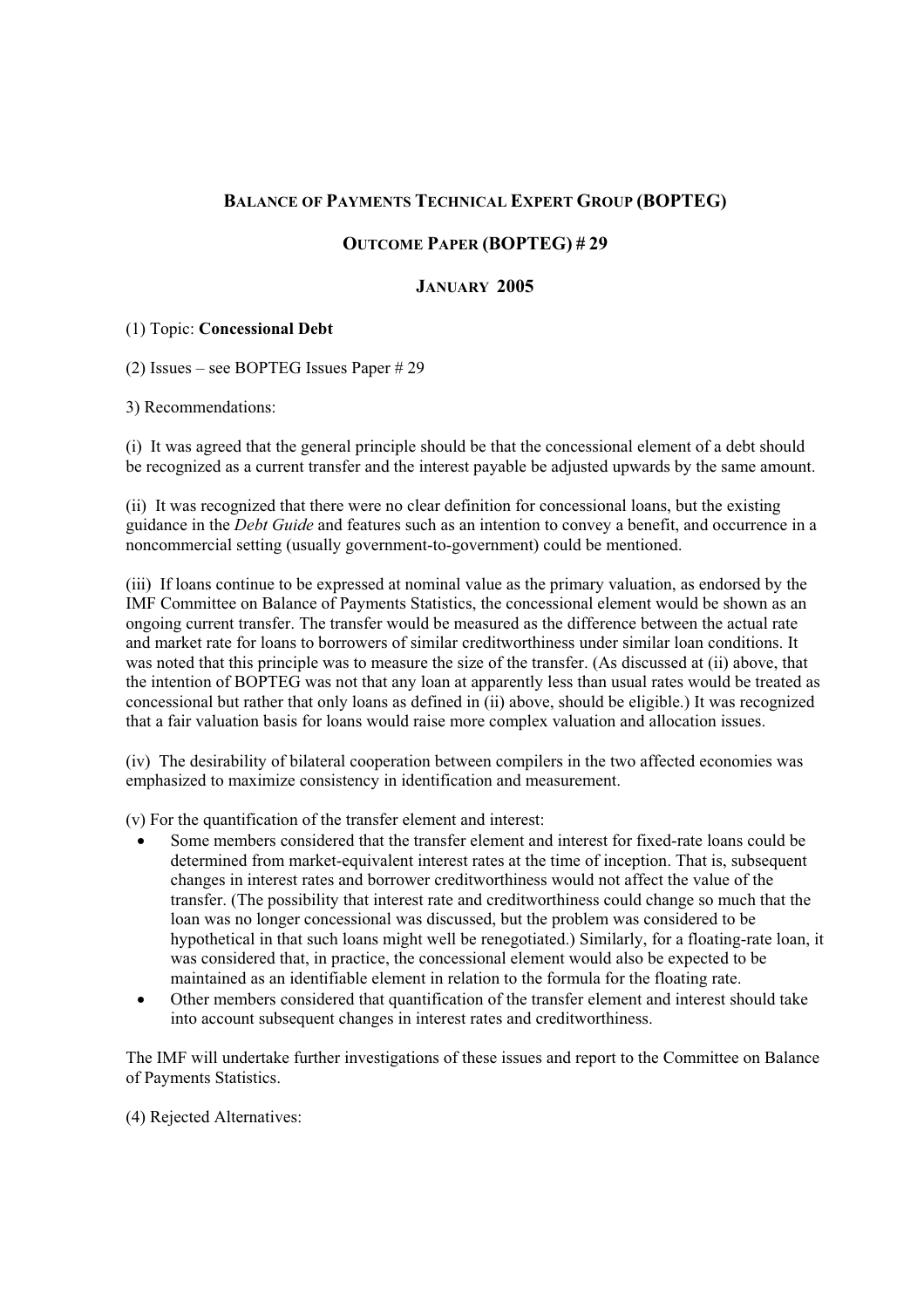None.

(5) Questions for the Committee:

- *(i) Does the Committee agree with the general principle that concessional loans incorporate a transfer element to be recorded in current transfers with an equal adjustment of interest payable? See (3(i)) above.*
- *(ii) Does the Committee agree with the proposed approach to identifying concessional debt? See(3(ii)) above.*
- *(iii) Does the Committee agree with the proposed approach to quantifying the concessional element of debt? See (3(iii)) above.*
- *(iv) Does the Committee consider that the concessional element on a fixed-rate loan should be:*

*(a) fixed over the life of the loan and quantified by reference to interest rates for nonconcessional loans with similar term lengths and creditworthiness at the time of inception; or*

*(b) variable each period and quantified by reference to interest rates for nonconcessional loans with similar creditworthiness in that period? See (3(v)) above.*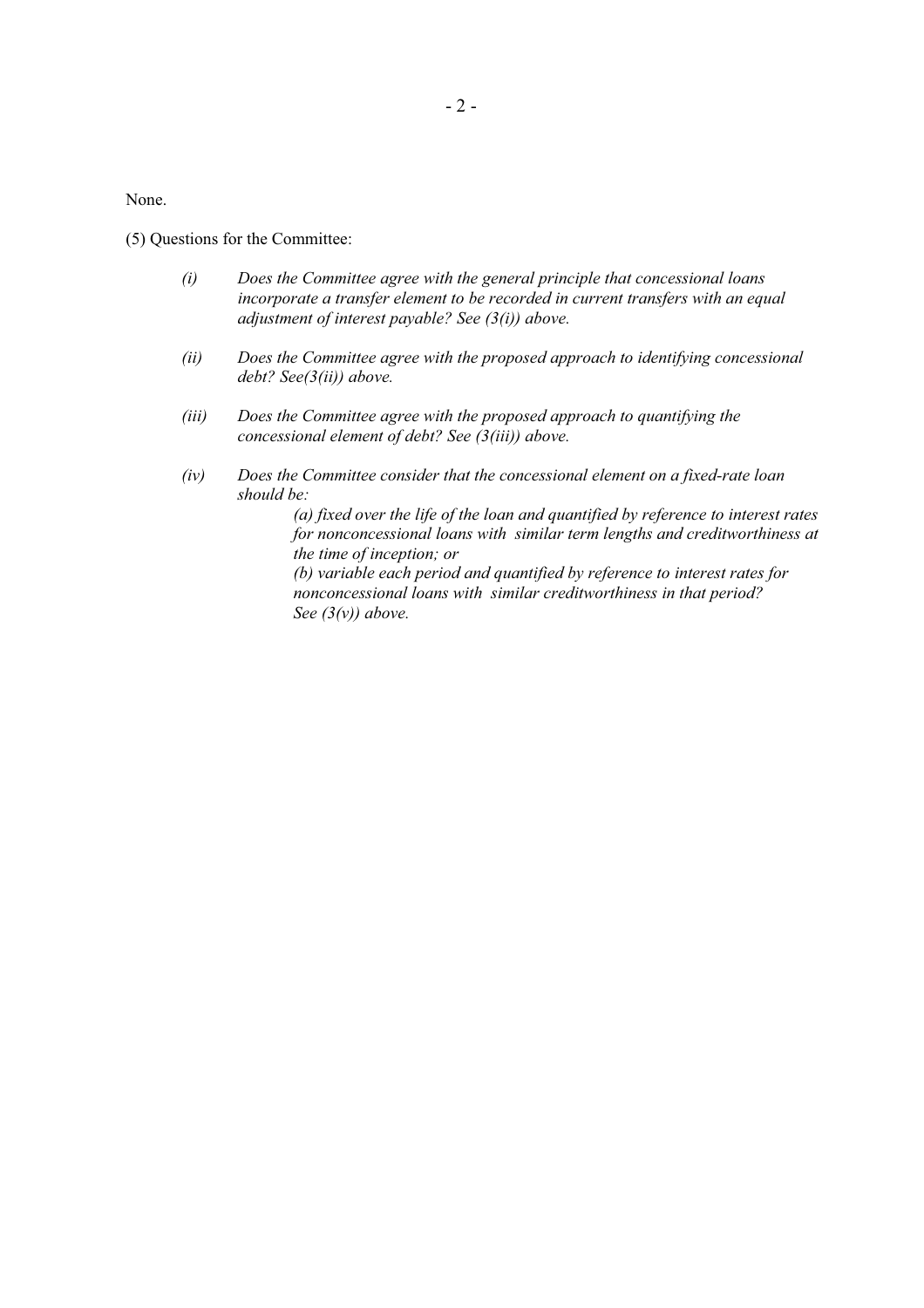# **IMF COMMITTEE ON BALANCE OF PAYMENTS STATISTICS BALANCE OF PAYMENTS TECHNICAL EXPERT GROUP (BOPTEG)**

**\_\_\_\_\_\_\_\_\_\_\_\_\_\_\_\_\_\_\_\_\_\_\_\_\_\_\_\_\_\_\_\_\_\_\_\_\_\_\_\_\_\_\_\_\_\_\_\_\_\_\_\_\_\_\_\_\_\_\_\_\_\_\_\_\_\_\_\_\_\_\_\_\_\_\_**

**ISSUES PAPER (BOPTEG) # 29** 

# **CONCESSIONAL DEBT**

**Prepared by Robert Dippelsman and Andrew Kitili, IMF Statistics Department** 

**October 2004**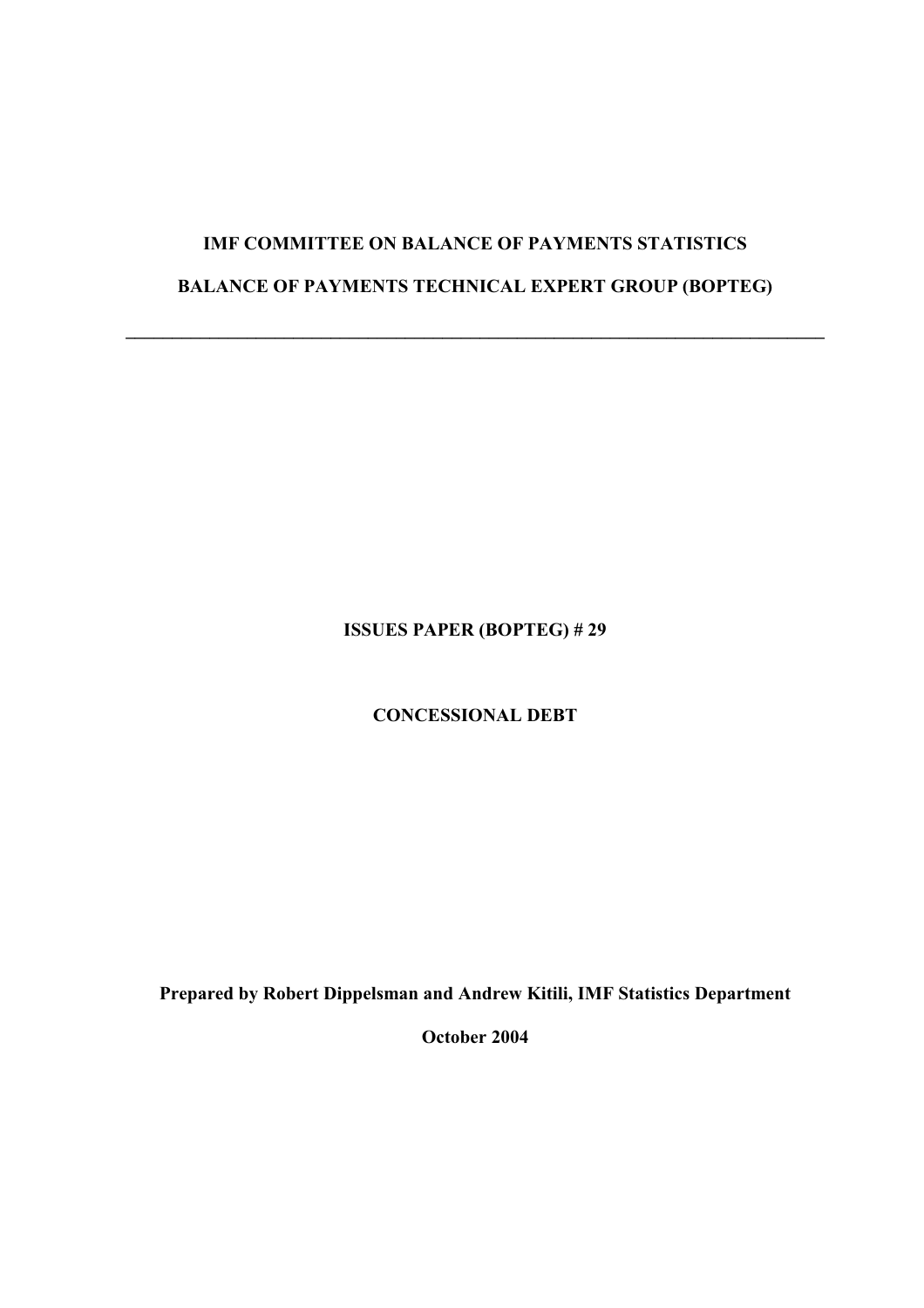### **BALANCE OF PAYMENTS TECHNICAL EXPERT GROUP**

#### **ISSUES PAPER (BOPTEG) # 29**

#### **CONCESSIONAL DEBT**

#### **Background**

The *Debt Guide* recognizes that there is no unique definition of concessionality. Different institutions and analysts use different debt variables to quantify the level of debt concessionality (see *Debt Guide* para. 6.22). For purposes of discussion in this paper, we define concessional debt as lending extended by creditors at terms that are below market terms with the aim of achieving a certain goal. For example, governments may provide loans at low or zero interest rates, either to provide a benefit to the recipient or to encourage some action by the recipient (such as purchasing goods from the lender's country). It is believed that creditors generally extend concessional lending through loans but the lending could potentially apply to securities, trade credits, or even deposits.

The issue of concessionality is also relevant to government finance statistics. A related case, not discussed here, would be where a government funds a resident to provide loans or trade credit to nonresident. While it is recognized that concessional lending derives transfers, there is no clearly articulated framework in *BPM5* of the treatment of concessional debt in the position and flows. In particular, *BPM5* does not clearly articulate how to quantify concessionality in lending based on different debt valuation principles.

The three main possible options of the treatment of the positions and flows can be expressed as follows:

(1) Debt at nominal value, interest at nominal value, no imputed transfer.

(2) Debt at nominal value, interest at market rate, difference between interest at nominal and market values shown as a current transfer in each period.

(3) Debt at market-equivalent value<sup>1</sup>, interest at marker rate, difference between nominal and marketequivalent value of debt shown as a capital transfer in the initial period.

## **Current international standards for the treatment of the issue**

*BPM5* para. 104 recognizes concessional loans as a case where a transfer needs to be imputed:

"other transactions may take place at implied prices that include some element of grant or concession so that those prices are not market prices. Examples of such transactions could include ... government loans bearing lower interest rates than those consistent with grace and repayment periods or other terms for purely commercial loans"

<sup>1</sup> Derived as the present value of future cash flows; see *Debt Guide* pp.18-24.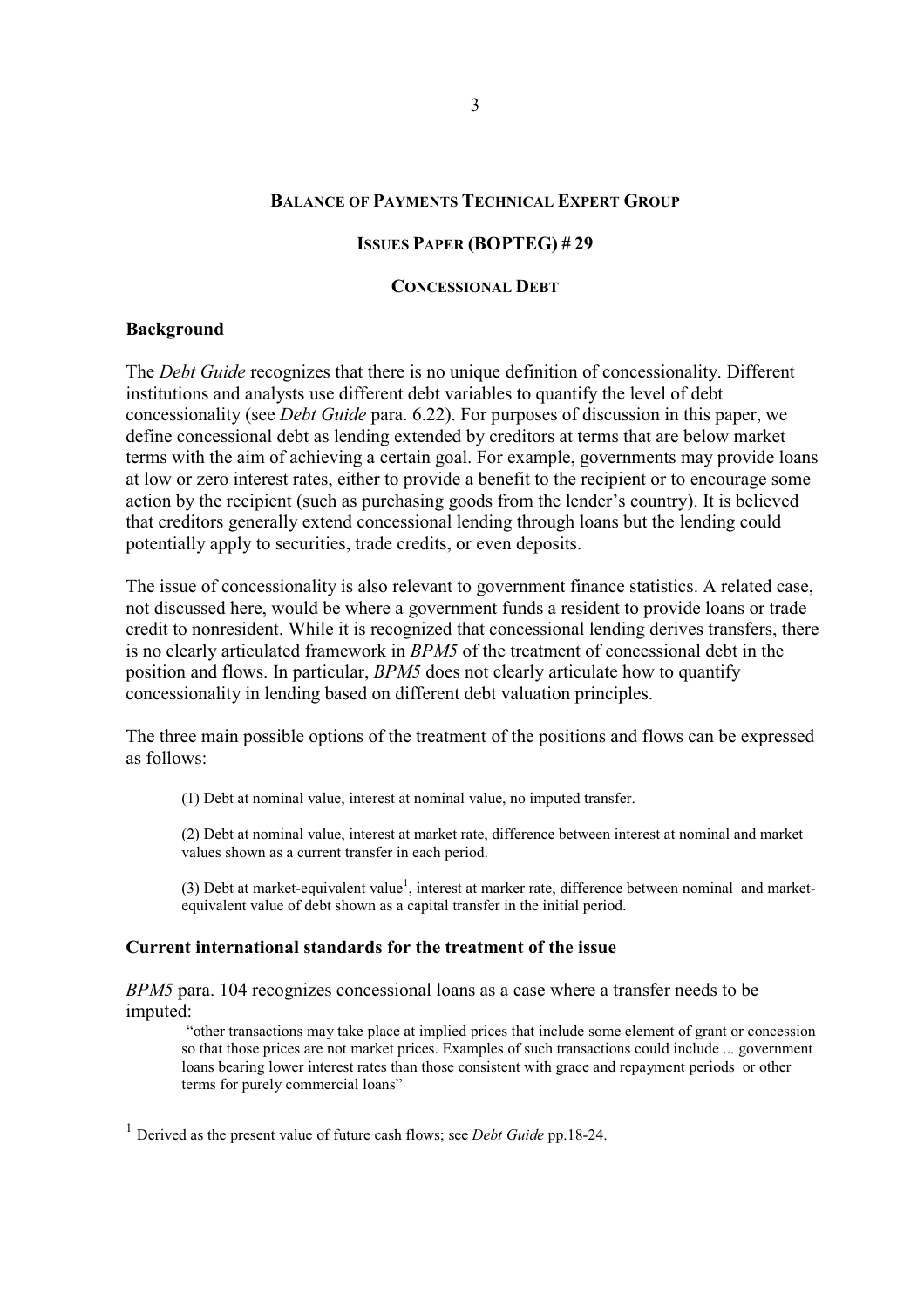In such cases, a market price equivalent should be used:

"In conformity with the procedure used for the national accounts, such resources should be valued at the market prices that would have been received if the resources had been sold." (para. 105)

The *Debt Guide,* by recognizing a lack of a unique definition of concessional debt points to the difficulty in deriving a quantifiable measurement of "concessionality in lending operations" (para. 6.22). The  $DAC^2$  definition of concessional lending which is based on loan "grant element" computes concessionality as "the difference between the *face value* of the loan and the sum of the discounted future *debt service* payments to be made by the borrower expressed as a percentage of the *face value* of the loan". DAC uses a discount rate of 10 percent as the market rate of interest which raises the question as to whether the same discount rate should be applied in all cases irrespective of varying opportunity cost of capital in different economic environments. The DAC approach is also applied in estimating the level of concessionality required in providing debt relief to the Heavily Indebted Poor Countries (HIPCs). However, the HIPC Initiative uses discount rate based on OECD commercial interest reference rates (CIRR) for a given loan currency—i.e., the market interest rates available commercially to first class corporate borrowers for long-term fixed rate exports finance.

The *1993 SNA* para. 7.42 and *GFSM* para.. 6.14 recognize the subsidy element of concessional loans to employees as being in wages and salaries in kind. The consequent adjustment to interest required by a double-entry accounting system is not explicitly mentioned. The subsidy element for policy-related loans is noted in *GFSM* para.. 4.45, but as a basis for possibly showing them separately, rather than making adjustments.

The market-equivalent value is defined as the realizable value or what the creditor could expect to raise by selling the asset to a willing independent buyer.

# **Concerns/Shortcomings of the current treatment**

The main shortcoming is that none of the three options listed above for the treatment of positions and flows is explicitly stated in the current *BPM5* framework. The implementation of the general principles in *BPM5* seem to require a considerable amount of specific guidance, but there is none.

# **Possible alternative treatments**

To illustrate these options we use an example of a ten year interest-free loan of 1000 made on January 1 of Year 1, with no payments until maturity, and a market interest rate of 6 percent. The results for year 1 and 2 are tabulated in table 1 (a) and (b), respectively.

<sup>2</sup> OECD's Development Assistance Committee. Quoted in the *Debt Guide*, para. 6.22 and p. 257)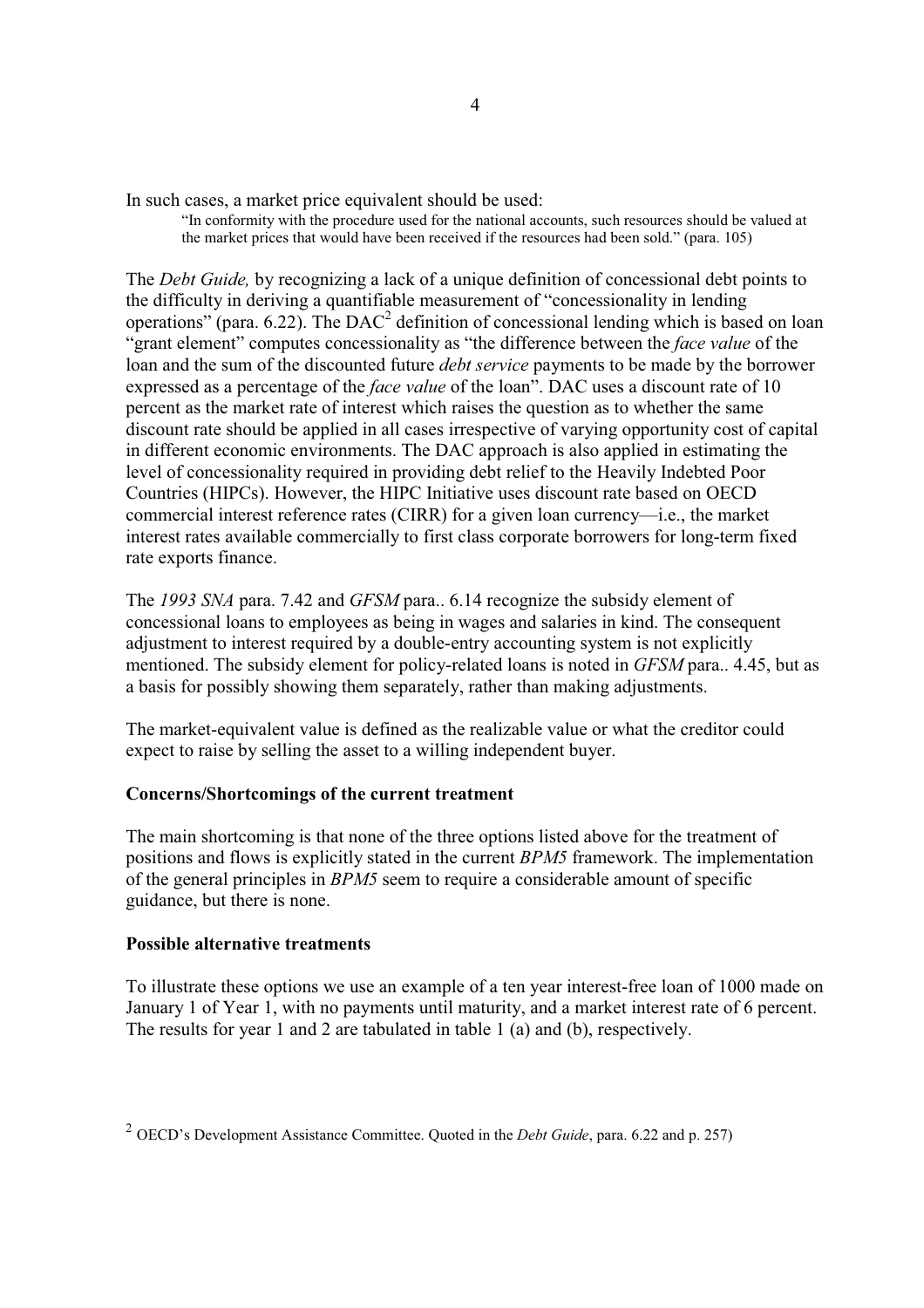| Table $1(a)$          |        |          |               | Table $1(b)$          |        |        |                  |
|-----------------------|--------|----------|---------------|-----------------------|--------|--------|------------------|
|                       | Option | Option   | Option        |                       | Option | Option | Option           |
| Year 1                |        |          |               | Year 2                |        |        |                  |
| Debt as at Jan 1      | 1000   | 1000     | $558^{\rm b}$ | Debt as at Jan 1      | 1000   | 1000   | 592 <sup>b</sup> |
| Interest <sup>a</sup> | 0      | 60       | 34            | Interest <sup>a</sup> |        | 60     | 36               |
| Current transfers     | 0      | 60       |               | Current transfers     |        | 60     | $\Omega$         |
| Capital transfers     |        | $\theta$ | 442           | Capital transfers     |        | 0      | $\theta$         |
| Debt as at Dec 31     | 1000   | 1000     | $592^{\rm b}$ | Debt as at Dec 31     | 1000   | 1000   | $627^{\rm b}$    |

<sup>a</sup> Since there are no payments, the interest accrued is capitalized as part of the value of the loan. b Market-equivalent value calculated as present value of future cash flows using market interest rate as the discount factor, e.g., value at end of year 1 is 592, i.e.,  $1000/(1.06)^9$ .

For the value of the debt, the treatment is determined from general valuation principles that are already well-established.

- $\epsilon$  Options (1) and (2) are compatible with the nominal valuation of loans.
- $\epsilon$  Option (3) is compatible with the valuation principles for debt that was issued as a security, that has become a traded loan, or that is valued at a market-equivalent valuation (as has been proposed as a memorandum item; see BOPTEG Outcome Paper  $#4$ ).

Options (1) and (2) provide position data that are an unsatisfactory as representation of realizable values, and there is inconsistency with the treatment of analogous debt in the form of traded securities. Option (3) involves more computation in amortizing the implied discount interest.

The associated flows are quite different for the different options. Option (1) follows the apparent transactions and can be easily implemented. However, it does not show the underlying reality that there is an intentional transfer element. Failure to take into account the underlying transfers may lead to economic policy decisions that distort resource allocation across economic sectors. Option (2) has the possible advantage of showing the implicit transfer as a continuing transfer over the life of the debt and is an option also preferred in quantifying the annual debt relief provided to HIPCs under the HIPCs Initiative. In Option (2), the interest and transfer adjustments cancel out, so that disposable income and the current account deficit are unaffected. The transfer increases the current consumption possibilities of the debtor compared to a loan extended on a market value basis. It is assumed that any transfer under Option (2) would be a current transfer, because it is related to interest, which is a current account item.

If loans are recorded at market-equivalent values, or the debt is a security or has become tradable, the preferred option is Option (3). If the loan (in our example) is valued at marketequivalent value, then interest is presumably measured in a way compatible with zerocoupon or deep-discounted bonds. The result is a higher (lower) annual disposable income to the borrower (lender) than Options (1) and (2), in that there is an adjustment to interest, but the compensating counter-entry is in the capital account for Option (3). Option (3) reflects the concessional nature of the loan as a transfer at the point of loan origination. The concessionality is classified as a capital transfer based on the difference between nominal value and discounted value of the debt being analogous to the forgiveness of a liability. An